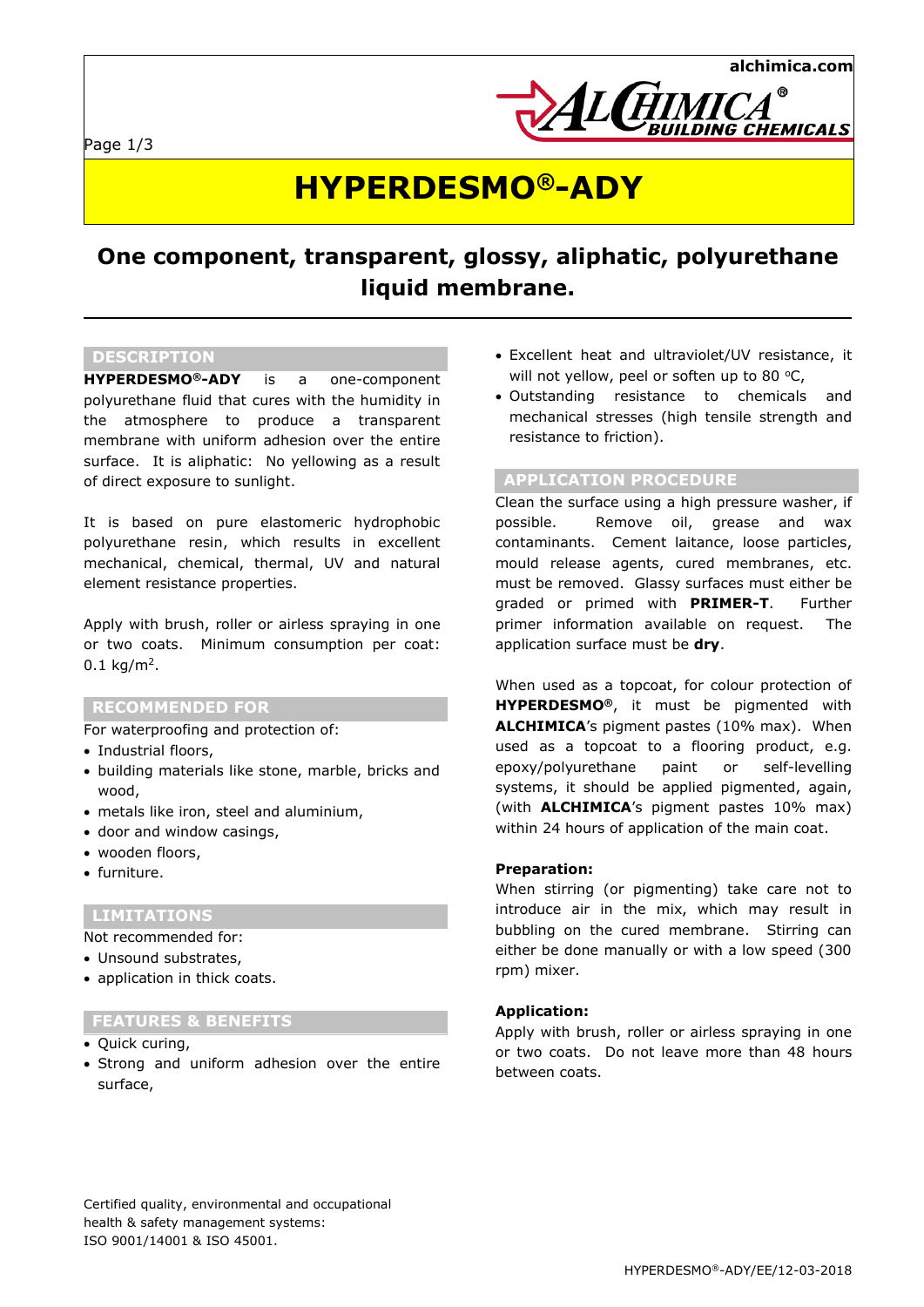

### **HYPERDESMO®-ADY**

 If applied non-pigmented, you are advised to consider whether there are any UV resistance requirements for the substrate or surface on which it is applied. For more information, please contact our support department.

#### **CONSUMPTION**

Minimum consumption per coat: **0.1 kg/m<sup>2</sup>**.

#### **CLEANING**

Clean tools and equipment first with paper towels and then using SOLVENT-01. Rollers will not be re-usable.

#### **SHELF LIFE**

Can be kept for 12 months minimum in the original unopened pails in dry places and at temperatures of 5-25  $°C$ . Once opened, use as soon as possible.

#### **SAFETY INFORMATION**

Contains volatile flammable solvents. Apply in well-ventilated, no smoking areas, away from naked flames. In closed spaces use ventilators and carbon active masks. Keep in mind that solvents are heavier than air so they creep on the floor. The MSDS (Material Safety Data Sheet) is available on request.

#### **PACKAGING**

1 lt, 4 lt and 20 lt.

#### **TECHNICAL SPECIFICATIONS**

#### **In liquid form (before application):**

| <b>PROPERTY</b>                             | <b>UNITS</b>       | <b>METHOD</b>                                 | <b>SPECIFICATION</b> |
|---------------------------------------------|--------------------|-----------------------------------------------|----------------------|
| Viscosity (Brookfield)                      | cP                 | ASTM D4287, @ 25 ℃                            | 80-180               |
| Specific weight                             | gr/cm <sup>3</sup> | ASTM D1475 / DIN 53217 / ISO 2811,<br>@ 20 °C | $0.95 - 0.96$        |
| Tack free time, @ 77 °F (25<br>°C) & 55% RH | hours              |                                               | $4-6$                |
| Recoat time                                 | hours              |                                               | $6 - 24$             |

#### **The cured membrane:**

| <b>PROPERTY</b>                        | <b>UNITS</b> | <b>METHOD</b>                     | <b>SPECIFICATION</b> |
|----------------------------------------|--------------|-----------------------------------|----------------------|
| Service temperature                    | °C           | $\overline{\phantom{a}}$          | -40 to 80            |
| Max. temperature short time<br>(shock) | °C           |                                   | 200                  |
| <b>Hardness</b>                        | Shore D      | ASTM D2240 / DIN 53505 / ISO R868 | > 60                 |

Certified quality, environmental and occupational health & safety management systems: ISO 9001/14001 & ISO 45001.